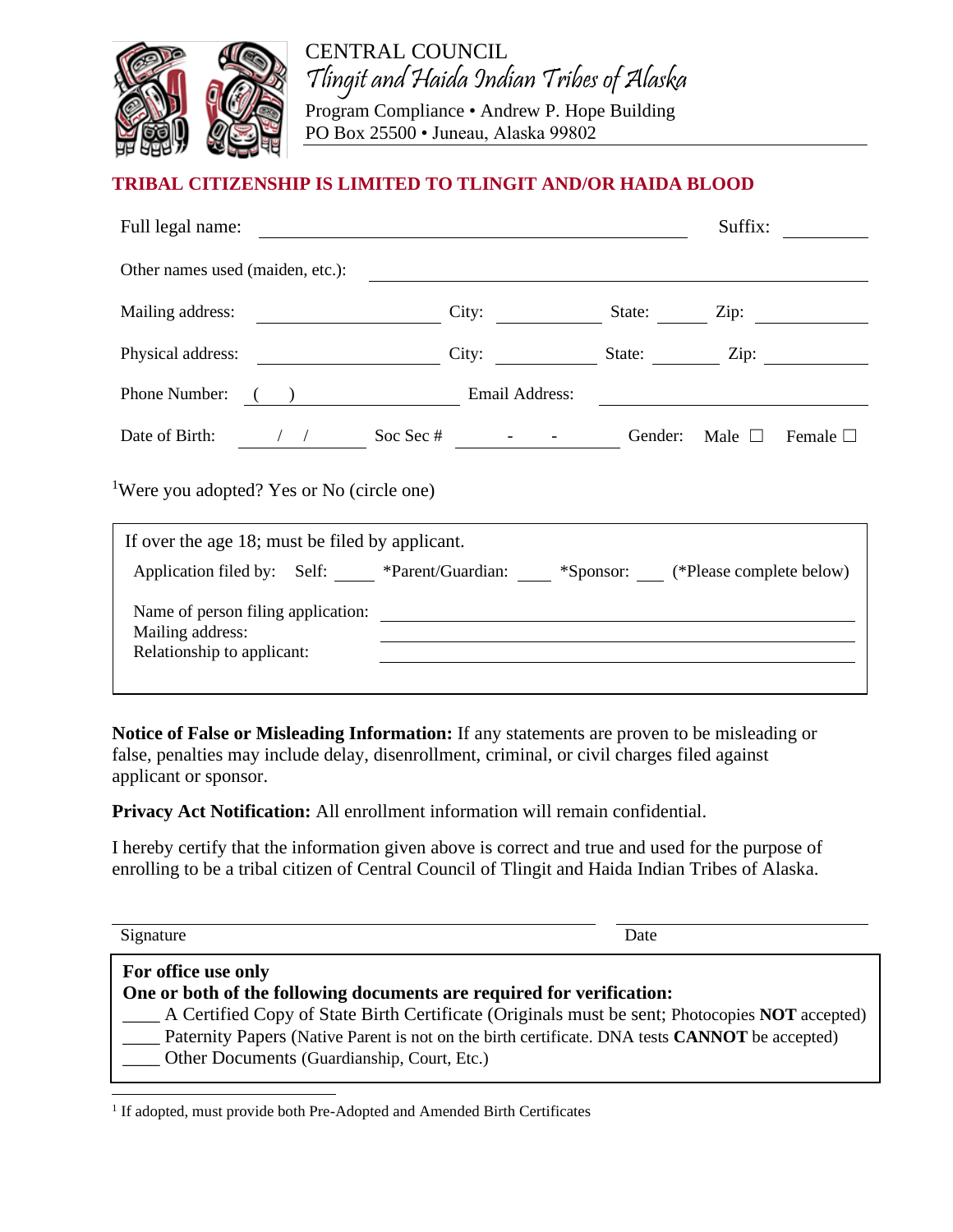

CENTRAL COUNCIL Tlingit and Haida Indian Tribes of Alaska

Program Compliance • Andrew P. Hope Building PO Box 25500 • Juneau, Alaska 99802

Applicant must be of Tlingit or Haida descent - (Biologically) is the applicant biologically Tlingit or Haida? circle one Yes or No **Do not proceed if you answered no.**

Applicant: Date of Birth:

## **Please read the following for your application to be complete -**

- Original Certified Copy of Birth Certificate. (Long form birth certificate listing the parents)
- Photocopies of your birth certificate will not be accepted.
- Faxed or emailed applications and/or birth certificates will not be accepted.
- If Biological or Adopted section is left blank; your application will be returned for completion.
- If you are adopted, both the pre-adoptive and amended birth certificates are required.
- Family Tree must be completed to the best of your knowledge for both parents regardless of Native status.
- Voting Community selection is important. This process is key for our elections and programs.
- Please select a community listed below if you live outside one of our 21 communities.
- Signature and date are required to complete the application.
- If the applicant is 18 years of age or older, they must sign the application themself.
- If the applicant is a minor, the parent or legal guardian must sign the application on their behalf.
- **Legal guardian** must provide a copy of their guardianship paperwork with the application.
- Birth Certificate/s will be mailed back to you via certified mail, return receipt.

## **IF ANY PART OF THE APPLICATION IS INCOMPLETE, THE APPLICATION WILL BE RETURNED**

Tlingit & Haida Tribal Enrollment Committee meets quarterly. Once application is complete, it will be processed and presented to the next Tribal Enrollment Meeting.

If you need assistance in completing your application(s), please call 907-463-7146 or email your questions t[o enrollment@ccthita-nsn.gov.](mailto:enrollment@ccthita-nsn.gov)

## <sup>2</sup>VOTING COMMUNITY

If you live more than 100 miles outside of one of the communities below, please select one. All others will be automatically entered into their respective community

| Anchorage     | Juneau     | Metlakatla    | $\Box$ Sitka      |
|---------------|------------|---------------|-------------------|
| Angoon        | Kake       | Pelican       | $\Box$ Wrangell   |
| $\Box$ Craig  | Kasaan     | Petersburg    | $\exists$ Yakutat |
| $\Box$ Haines | ∃Ketchikan | San Francisco |                   |
| $\Box$ Hoonah | ⊐Klawock   | Saxman        |                   |
| Hydaburg      | Klukwan    | Seattle       |                   |

<sup>2</sup> Please select your residency community. If you live in a different community than your mailing address